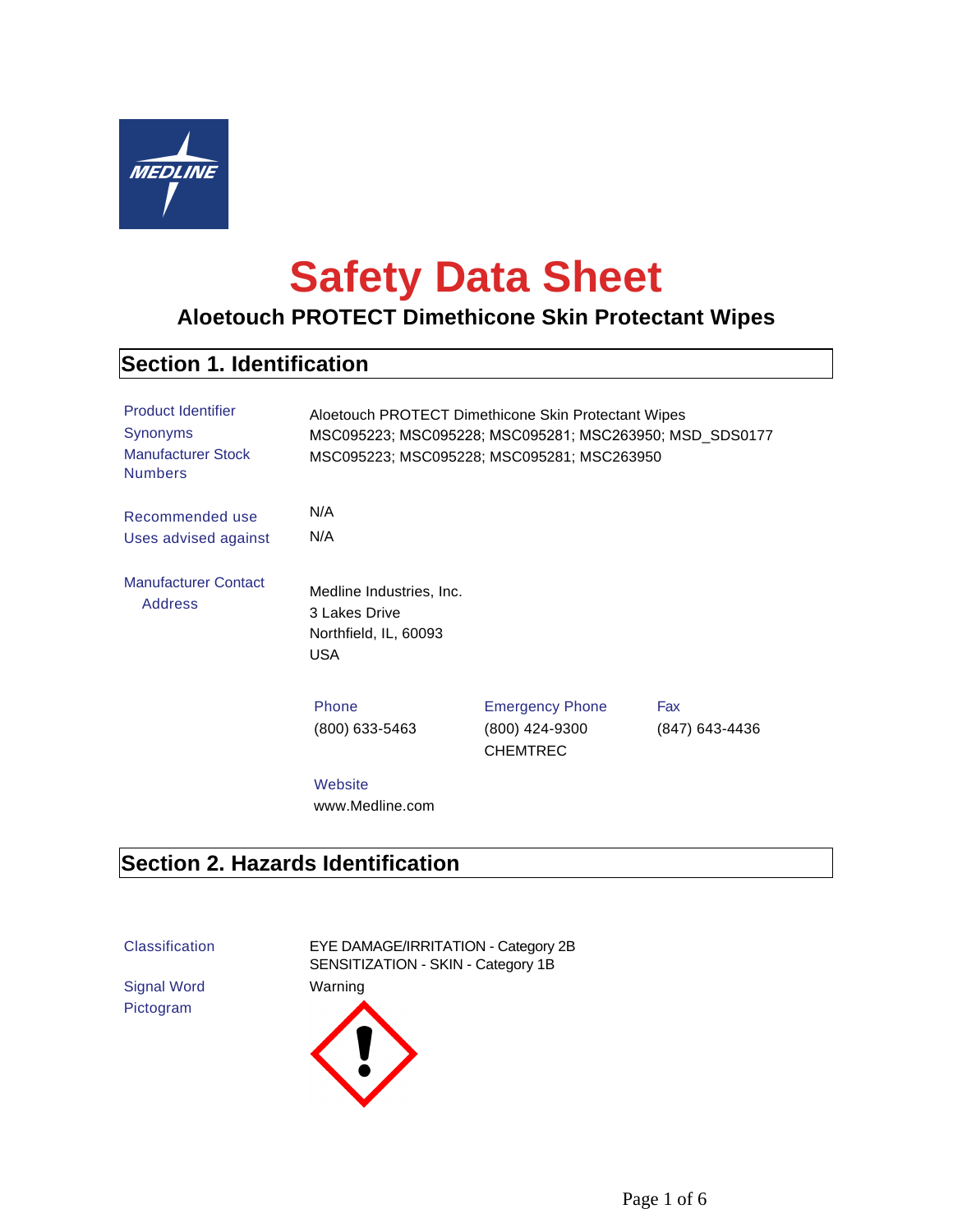| <b>Hazard Statements</b>                          | Causes eye irritation<br>May cause an allergic skin reaction                                                                                                                                                                                                                                                                                               |
|---------------------------------------------------|------------------------------------------------------------------------------------------------------------------------------------------------------------------------------------------------------------------------------------------------------------------------------------------------------------------------------------------------------------|
| <b>Precautionary Statements</b>                   |                                                                                                                                                                                                                                                                                                                                                            |
| Response                                          | If eye irritation persists: Get medical advice/attention.<br>If in eyes: Rinse cautiously with water for several minutes. Remove contact<br>lenses, if present and easy to do. Continue rinsing.<br>If on skin: Wash with plenty of water.<br>If skin irritation or rash occurs: Get medical advice/attention.<br>Wash contaminated clothing before reuse. |
| Prevention                                        | Avoid breathing dust/fume/gas/mist/ vapors/spray.<br>Contaminated work clothing must not be allowed out of the workplace.<br>Wash affected area thoroughly after handling.<br>Wear protective gloves.                                                                                                                                                      |
| <b>Storage</b>                                    | N/A                                                                                                                                                                                                                                                                                                                                                        |
| <b>Disposal</b>                                   | Dispose of contents/container to an approved waste disposal plant.                                                                                                                                                                                                                                                                                         |
| Ingredients of unknown<br>toxicity                | $0\%$                                                                                                                                                                                                                                                                                                                                                      |
| <b>Hazards not Otherwise</b><br><b>Classified</b> | No Data Available                                                                                                                                                                                                                                                                                                                                          |

# **Section 3. Ingredients**

| <b>CAS</b> | <b>Ingredient Name</b>         | Weight %  |
|------------|--------------------------------|-----------|
| 63148-62-9 | Siloxanes and Silicones, di-Me | $< 50 \%$ |
|            | Proprietary Additives          | $10\%$    |

**Occupational exposure limits, if available, are listed in Section 8.**

# **Section 4. First-Aid Measures**

| <b>General Advice:</b> | Take proper precautions to ensure your own health and safety before<br>attempting rescue and providing first aid. Consult a physician. Show this<br>safety data sheet to the doctor in attendance. Move out of dangerous area. |
|------------------------|--------------------------------------------------------------------------------------------------------------------------------------------------------------------------------------------------------------------------------|
| Eye Contact:           | Flush eyes with large amounts of water for at least 15 minutes. Remove<br>contact lenses, if worn. If irritation persists, seek medical attention.                                                                             |
| <b>Skin Contact:</b>   | If irritation develops wash area with water. Get medical attention if irritation<br>persists.                                                                                                                                  |
| Inhalation:            | Remove victim to fresh air and keep at rest in a position comfortable for<br>breathing. Seek medical attention if discomfort continues or if you feel unwell.                                                                  |
| Ingestion:             | Never give anything by mouth to an unconscious person. Consult a physician<br>if necessary.                                                                                                                                    |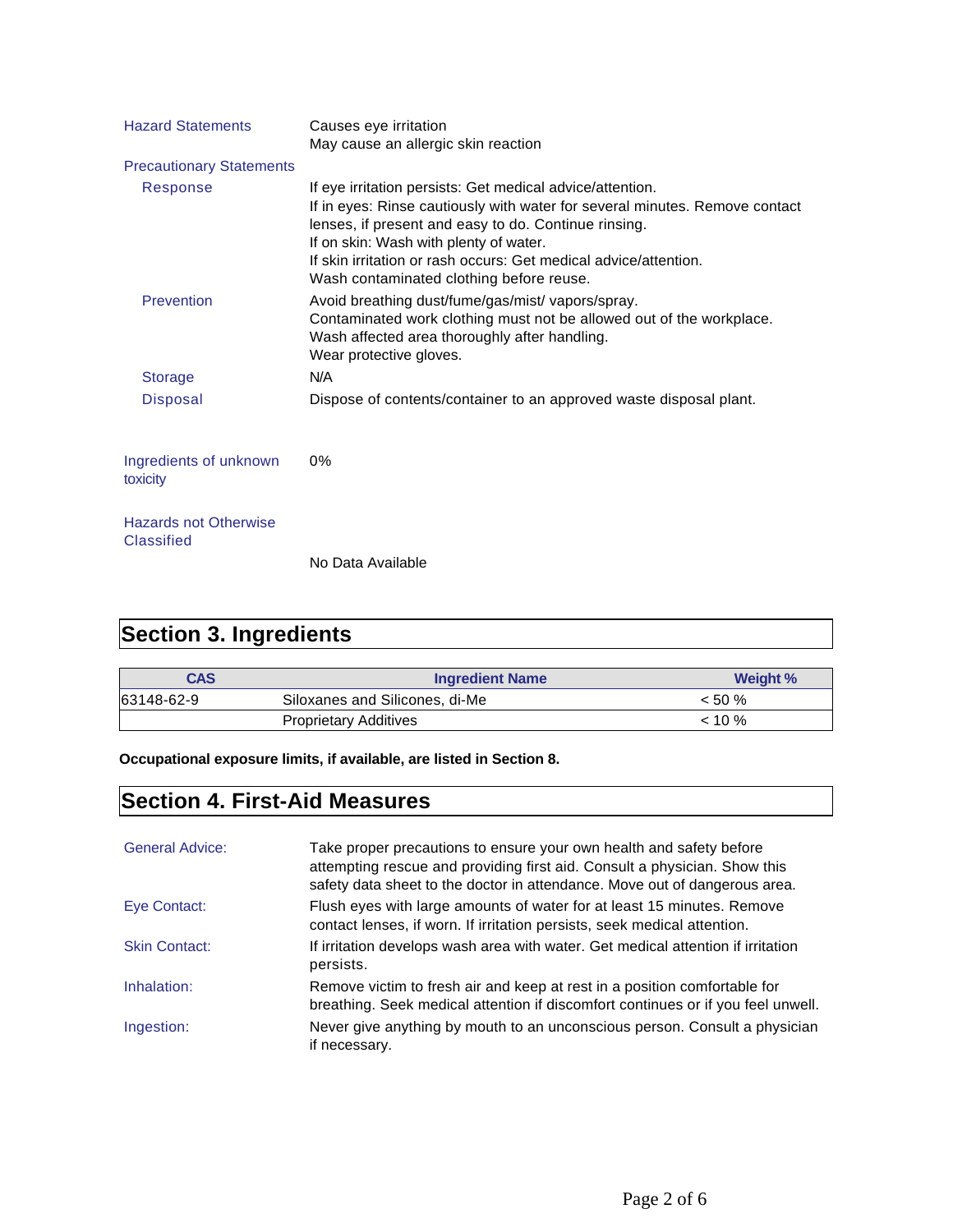# **Section 5. Fire Fighting Measures**

Suitable Extinguishing Media In case of fire, use Carbon Dioxide (CO2) or Dry Chemical Unsuitable Extinguishing Media N/A Unusual Fire and Explosive None known Hazards:

Special Fire Fighting Procedures: Self contained breathing apparatus and full protective clothing recommended.

## **Section 6. Accidental Release Measures**

| Non-hazardous Small Spill: Should be cleaned up at the time of the spill. Take all necessary precautions<br>and wear any personal protective equipment that is applicable. Dispose of per<br>local and state regulations. |
|---------------------------------------------------------------------------------------------------------------------------------------------------------------------------------------------------------------------------|
| Non-hazardous Large Spill: Should be cleaned up at the time of the spill. May require special treatment,<br>equipment and/or emergency assistance. Dispose of per local and state<br>regulations.                         |

#### **Section 7. Handling and Storage**

|                        | Handling Non-hazardous: This product is considered to be an article which does not release or<br>otherwise result in exposure to a hazardous chemical under nomal use<br>conditions. |
|------------------------|--------------------------------------------------------------------------------------------------------------------------------------------------------------------------------------|
| Storage Non-hazardous: | Store in original package. Discard unused portion. Do not reuse. No special<br>storage conditions required.                                                                          |

# **Section 8. Exposure Controls/Personal Protection**

| <b>Occupational Exposure</b><br>Limits  | Ingredient Name                                                                                                                                                                                                                                                             | <b>ACGIH TLV</b> | <b>OSHA PEL</b> | <b>STEL</b> |
|-----------------------------------------|-----------------------------------------------------------------------------------------------------------------------------------------------------------------------------------------------------------------------------------------------------------------------------|------------------|-----------------|-------------|
|                                         | Siloxanes and Silicones, di-Me                                                                                                                                                                                                                                              | N/A              | N/A             | N/A         |
|                                         | <b>Proprietary Additives</b>                                                                                                                                                                                                                                                | N/A              | N/A             | N/A         |
| <b>Personal Protective</b><br>Equipment | N/A                                                                                                                                                                                                                                                                         |                  |                 |             |
| <b>Engineering Controls:</b>            | No specific measures are required provided the product is handled in<br>accordance with the general rules of occupational hygiene and safety. Use in<br>a well ventilated area to prevent exposure. Maintain eyewash fountain and<br>quick-drench facilities in work areas. |                  |                 |             |
| <b>Respiratory Protection:</b>          | None required under normal use conditions.                                                                                                                                                                                                                                  |                  |                 |             |
| <b>Skin Protection:</b>                 | None required for normal use. For prolonged exposure, use appropriate<br>goggles, protective clothing and gloves.                                                                                                                                                           |                  |                 |             |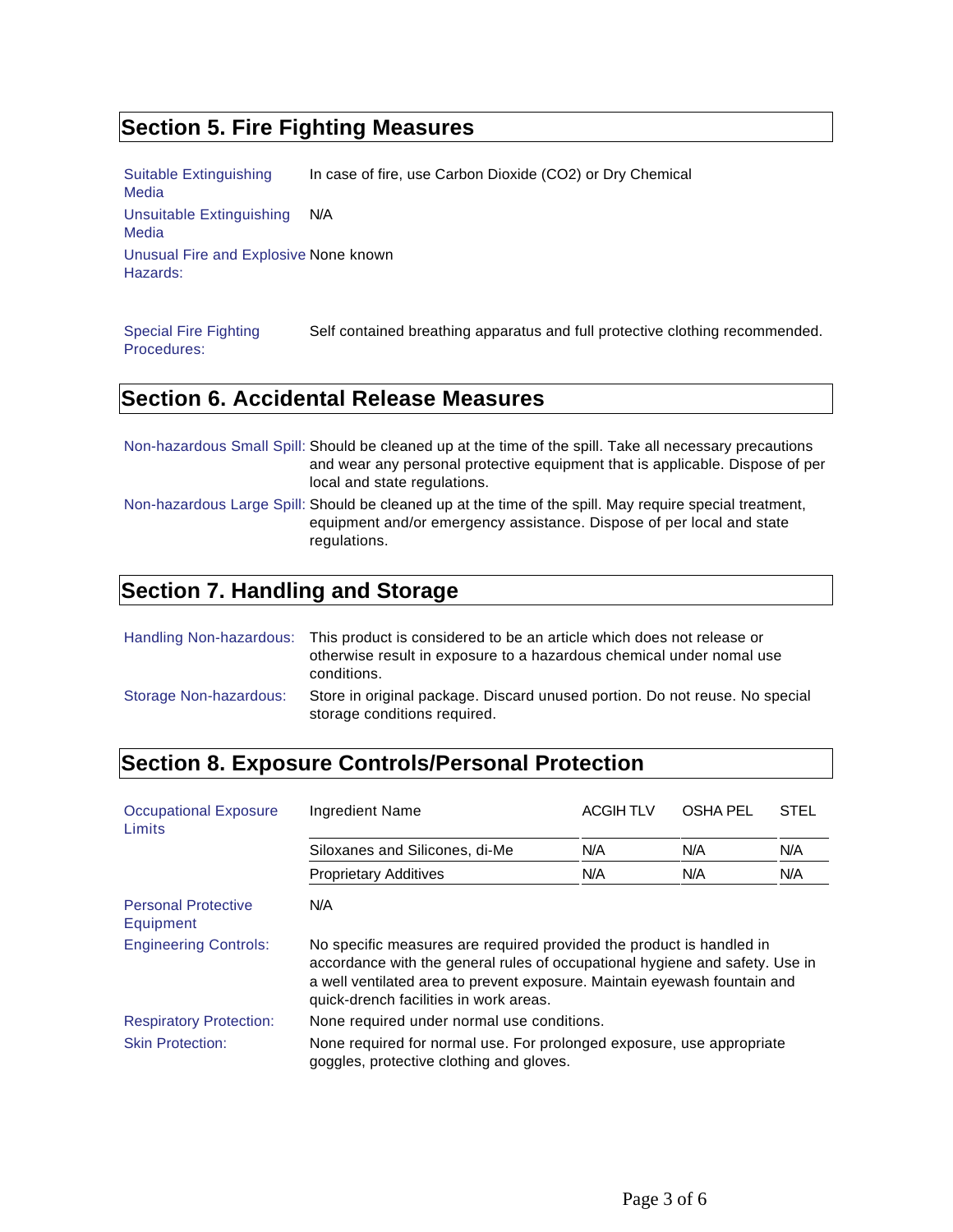| Eye Protection:          | Wear chemical safety goggles while handling this product. Do not wear<br>contact lenses. Wear additional eye protection such as face shield when the<br>possibility exists for eye contact with splashing or spraying liquid, or airborne<br>material. None required for normal use. For prolonged exposure, use<br>appropriate goggles, protective clothing and gloves. |
|--------------------------|--------------------------------------------------------------------------------------------------------------------------------------------------------------------------------------------------------------------------------------------------------------------------------------------------------------------------------------------------------------------------|
|                          | Other protective equipment: Not expected to be necessary under normal conditions of use. Where<br>exposure cannot be adequately controlled, use appropriate protective clothing<br>or equipment                                                                                                                                                                          |
| Work/hygienic practices: | Handle in accordance with good industrial hygiene and safety practice. Wash<br>thoroughly with soap and water after handling and before eating, drinking, or<br>using tobacco. Safety shower and eye wash should be available close to work<br>areas.                                                                                                                    |

# **Section 9. Physical and Chemical Properties**

| <b>Physical State</b>                 | Liquid            |
|---------------------------------------|-------------------|
| Color                                 | Opaque            |
|                                       | white             |
| Odor                                  | Mild odor         |
| <b>Odor Threshold</b>                 | N.D.              |
| <b>Solubility</b>                     | Dispersible       |
| Partition coefficient Water/n-octanol | N.D.              |
| VOC%                                  | N/A               |
| <b>Viscosity</b>                      | N.D.              |
| <b>Specific Gravity</b>               | 1                 |
| <b>Density Ibs/Gal</b>                | N/A               |
| Pounds per Cubic Foot                 | N/A               |
| <b>Flash Point</b>                    | N.D.              |
| <b>FP Method</b>                      | N.D.              |
| рH                                    | N.D.              |
| <b>Melting Point</b>                  | $< 100^{\circ}$ C |
| <b>Boiling Point</b>                  | $>100^{\circ}$ C  |
| <b>Boiling Range</b>                  | N.D.              |
| LEL                                   | N/A               |
| UEL                                   | N/A               |
| <b>Evaporation Rate</b>               | < 1               |
| Flammability                          | N.D.              |
| <b>Decomposition Temperature</b>      | N.D.              |
| <b>Auto-ignition Temperature</b>      | N.D.              |
| <b>Vapor Pressure</b>                 | 15.76 hPa         |
| <b>Vapor Density</b>                  | Heavier than      |
|                                       | air               |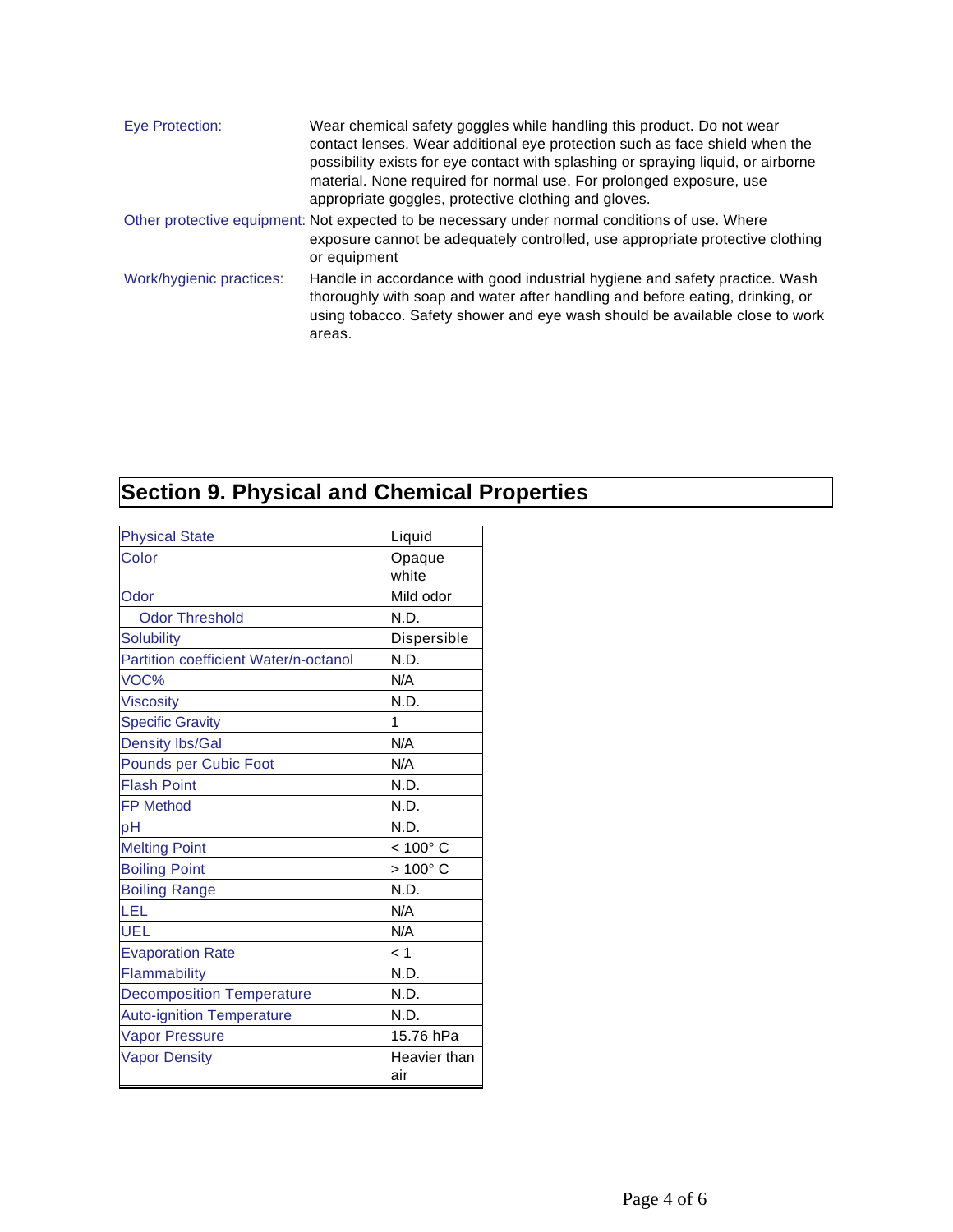## **Section 10. Stability and Reactivity**

Stability: Stable. Conditions to avoid: None known. Incompatibility (Materials to None known. Avoid): Hazardous Decomposition Burning may produce Carbon Monoxide, Carbon Dioxide and other hazardous or Byproducts: components. Hazardous Polymerization N.D.

#### **Section 11. Toxicological Information**

Acute Toxicity: Eye Contact Contact may cause temporary moderate irritation. Acute Toxicity: Skin Contact May cause mild irritation on patients with sensitive skin.

#### **Section 12. Ecological Information**

| N.D. |
|------|
| N.D. |
|      |
| N.D. |
| N.D. |
| N D. |
|      |

#### **Section 13. Disposal**

Waste Disposal: Waste must be disposed of in accordance with federal, state and local environmental control regulations.

## **Section 14. Transport Information**

| <b>UN Number</b>                      | N/A           |
|---------------------------------------|---------------|
| UN Proper Shipping Name Not Regulated |               |
| <b>DOT Classification</b>             | Not Regulated |
| <b>Packing Group</b>                  | Not Regulated |

## **Section 15. Regulatory Information**

| SARA 311/312:    | Refer to Section 2 of the SDS. |
|------------------|--------------------------------|
| <b>SARA 302:</b> | N.A.                           |
| <b>SARA 304:</b> | N.A.                           |